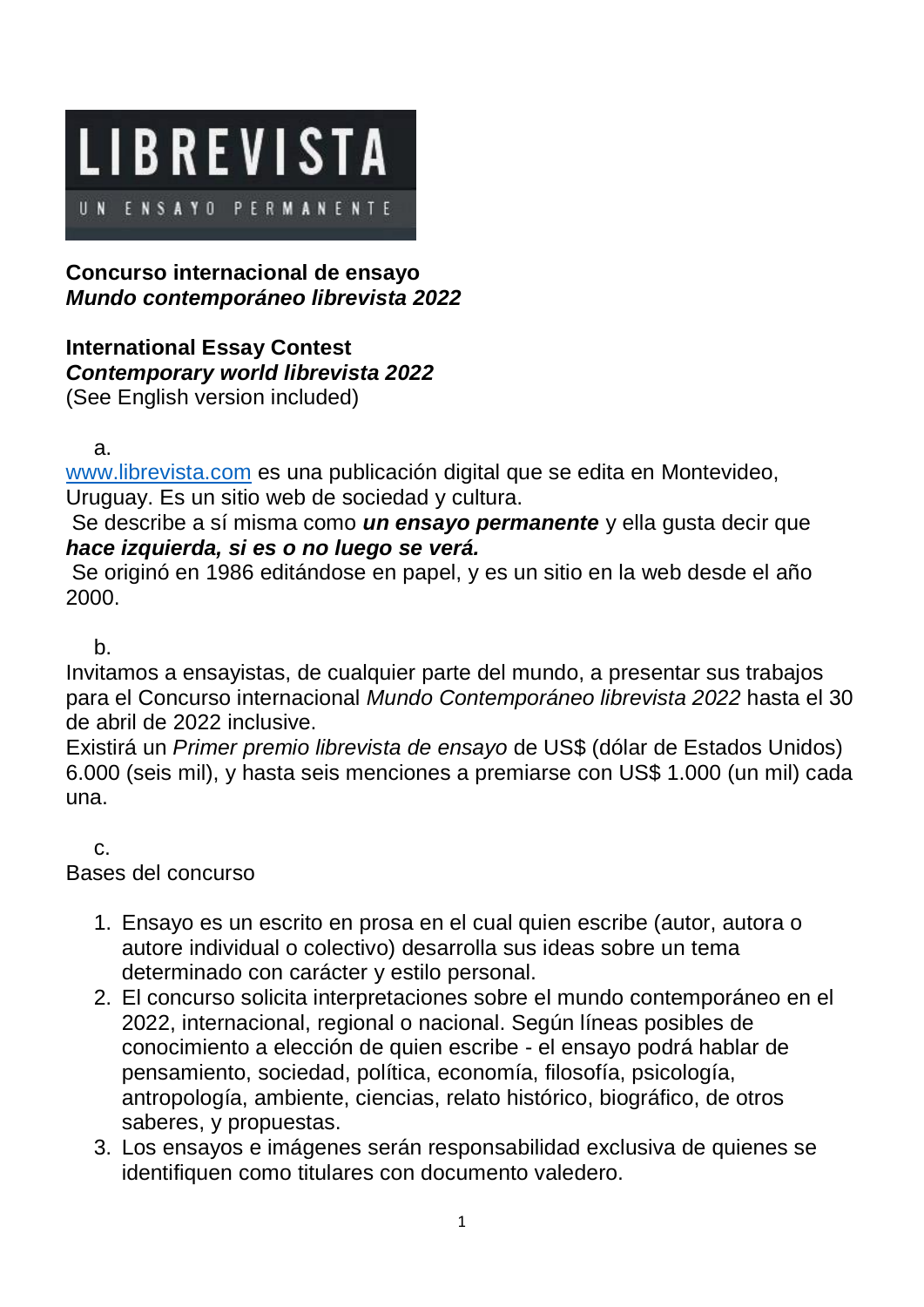- 4. Los ensayos concursantes serán inéditos, igual que partes del mismo o sus conclusiones.
- 5. Se apreciará las miradas globales, la transdisciplinariedad, creatividad, investigación, la visibilidad de conclusiones y propuestas. Se valorará la concurrencia de ensayistas de origen asiático, europeo-asiático y africano.
- 6. El texto podrá ser hasta de treinta mil caracteres (30.000), espacios incluídos.
- 7. Podrán incluirse imágenes ilustrativas o interactivas con el texto, videos o audios con una extensión máxima de un minuto de duración cada uno.
- 8. El texto podrá estar redactado en castellano, portugués o inglés.
- 9. Una vez seleccionados los ensayos, verificado que cumplen con estas bases, y definidos los premios, se publicarán en [www.librevista.com,](http://www.librevista.com/) según el formato y edición de estilo habitual, tras lo cual el ensayo será propiedad del ensayista, con la condición de mencionar en futuras publicaciones su edición inicial en [www.librevista.com.](http://www.librevista.com/)
- 10. El seleccionador de los ensayos será el Editor de librevista.com, quien eventualmente apoyará su juicio en otras fuentes, bajo su responsabilidad.
- 11. La selección y premiación serán inapelables. Podrá declararse desierta la totalidad de los premios o parte de ellos.
- 12. En caso de que el texto se presente en otro idioma diferente al castellano, librevista realizará una traducción del mismo y la publicación será bilingüe, en el idioma original y en idioma castellano, según el formato y estilo de librevista.com. La traducción al castellano será inapelable, aceptándose la recepción de contribuciones por parte del concursante que podrán ser consideradas y publicadas en futuras ediciones, quedando esto a criterio del Editor.
- 13. Los ensayos se enviarán a la dirección de correo electrónico [ensayopermanente@librevista.com](mailto:ensayopermanente@librevista.com) con un seudónimo. Se solicita que la dirección de origen no revele la identidad del concursante, pudiendo ese detalle ser causal de descalificación. Puede ser a través de una casilla de correo anónima, o aclarando por escrito en el envío que la dirección de origen no pertenece al ensayista.
- 14. Al participar en el concurso, el/la/le participante(s) estarán aceptando estas bases, según numerales 1 al 14.

## **International Essay Contest** *Contemporary world librevista 2021*

a.

[www.librevista.com](http://www.librevista.com/) is a digital publication edited in Montevideo, Uruguay. It is a website of society and culture.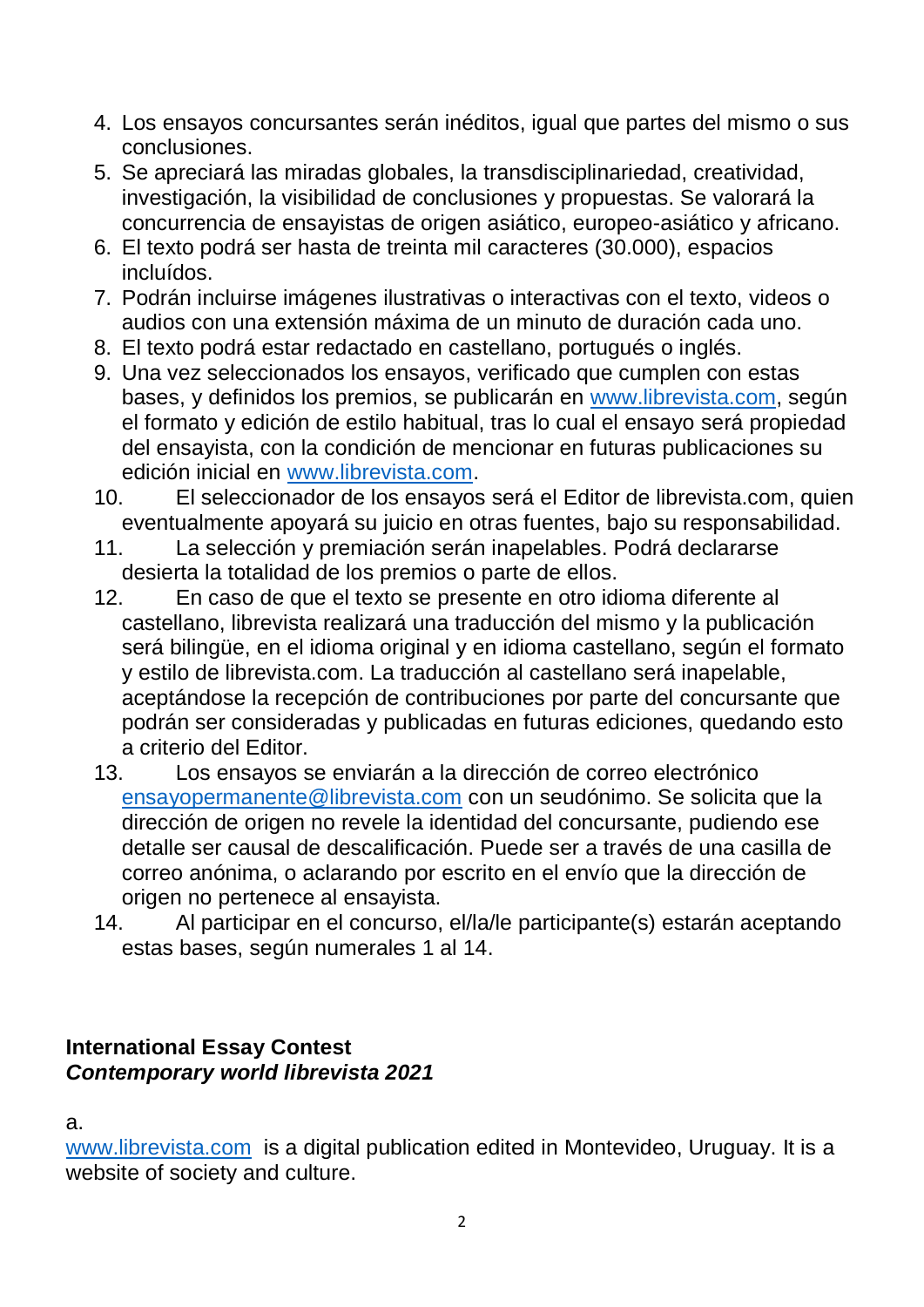It is selfdescribed as *a permanent essay* and regards itself as *making left, whether or not be, it shall be seen*.

Librevista originated in 1986 published on paper, and has been a website since 2000.

 $h<sub>1</sub>$ 

We invite essayists, from any part of the world, to submit their work for the International Essay Contest *Contemporary World Librevista 2022* until April 30, 2022, included.

There will be a *first librevista essay prize* of US\$ (United States dollar) 6,000 (six thousand), and up to *six mention prices* of US\$ 1,000 (one thousand) each.

c.

Contest rules

- 1. Essay is a writing in prose in which the person who writes (individual or collective author) develops their ideas on a specific topic with character and personal style.
- 2. The contest requests interpretations about the contemporary 2022 world, international, regional or national. According to possible lines of knowledge chosen by the essayist(s) - the essay may refer to thoughts, society, politics, economics, philosophy, psychology, anthropology, environment, science, history, biography, other knowledges, and proposals.
- 3. The essays and images will be the sole responsibility of those who identify themselves as authors with a valid document.
- 4. The contestant essays must be unpublished previously, nor parts of it or Conclusions.
- 5. Global views, transdisciplinarity, creativity, research, the visibility of conclusions and proposals will be appreciated. Submissions of essayists from Asian, European-Asian and African origin will be valued.
- 6. The text may be up to thirty thousand characters (30,000), spaces included.

 7. Illustrative or interactive images may be included with the text, and videos or audios with a maximum length of one minute each.

8. The text may be written in Spanish, Portuguese or English.

 9. Once the essays have been selected, verified that comply with these rules, and defined its prize, they will be published on [www.librevista.com](http://www.librevista.com/) , according to its usual style format and edition, after which the essay will be the property of the author(s), with the condition that its first [www.librevista.com](http://www.librevista.com/) edition must be mentioned in all future publications.

 10. The selection of the essays will be done by the Editor of librevista.com, who will eventually support his judgment in other sources, under his responsibility.

 11. The selection and definition of awards will be final and unappealable. All or part of the prizes may be declared void (not awarded).